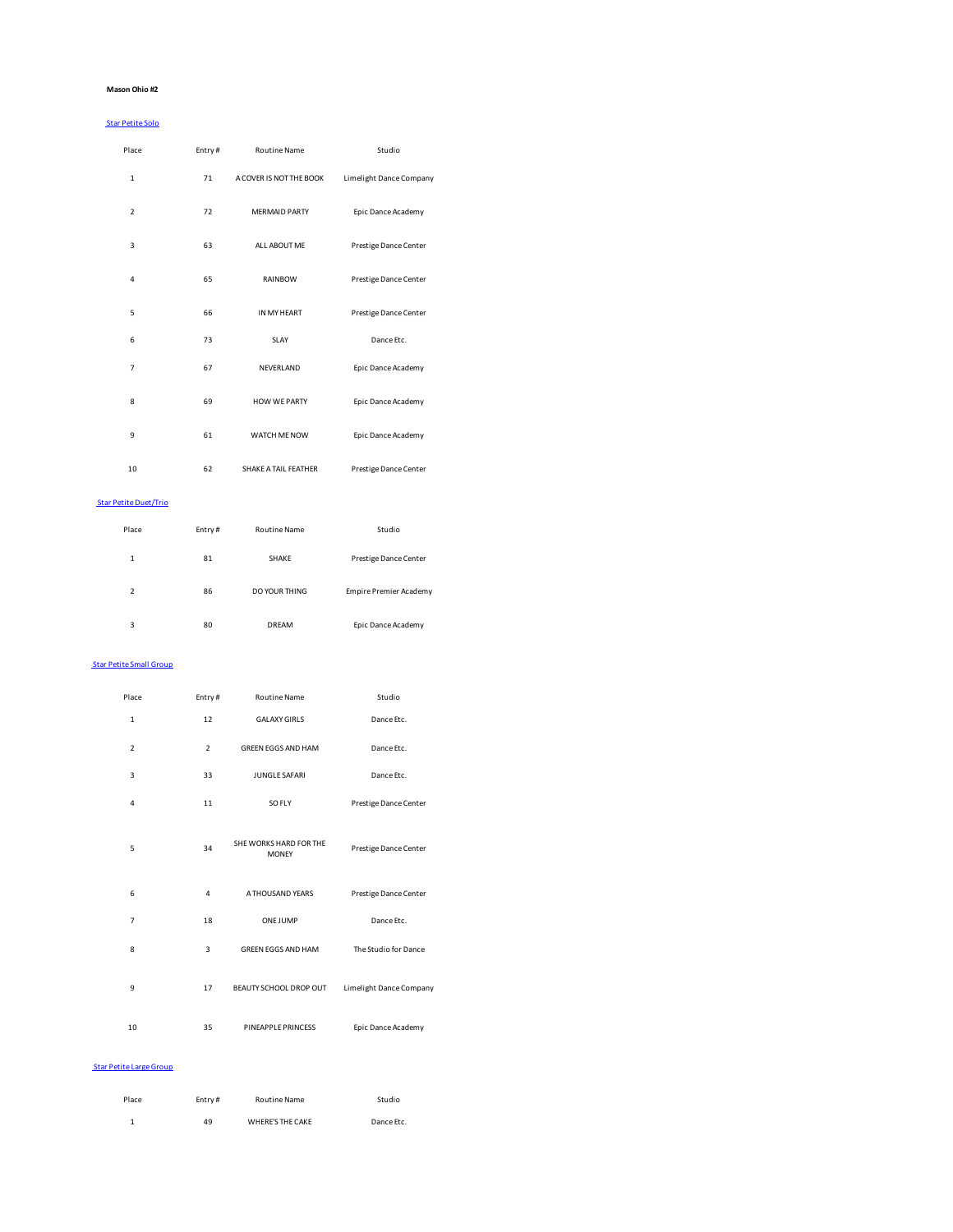| $\mathbf 2$                    | 24     | <b>GOOSEBUMPS</b>       | The Studio for Dance    |
|--------------------------------|--------|-------------------------|-------------------------|
| 3                              | 25     | <b>BURNIN' UP</b>       | Dance Etc.              |
| <b>Star Junior Solo</b>        |        |                         |                         |
| Place                          | Entry# | Routine Name            | Studio                  |
| $\mathbf 1$                    | 142.1  | LITTLE BITTY PRETTY ONE | Dance Etc.              |
| $\mathbf 2$                    | 111    | <b>SHOW BUSINESS</b>    | The Studio for Dance    |
| 3                              | 118    | <b>HANDS</b>            | Epic Dance Academy      |
| 4                              | 117    | WITH LOVE               | Prestige Dance Center   |
| 5                              | 112    | UMBRELLA                | Limelight Dance Company |
| 6                              | 120    | <b>RUNITUP</b>          | Dance Etc.              |
| $\overline{7}$                 | 114    | RESPECT                 | The Studio for Dance    |
| 8                              | 119    | <b>GO THE DISTANCE</b>  | The Studio for Dance    |
| 9                              | 116    | ACCENTUATE THE POSITIVE | The Studio for Dance    |
| 10                             | 121    | <b>FEARLESS</b>         | Limelight Dance Company |
| <b>Star Junior Duet/Trio</b>   |        |                         |                         |
| Place                          | Entry# | Routine Name            | Studio                  |
| $\mathbf 1$                    | 88     | LOATHING                | Dance Etc.              |
| $\overline{\mathbf{c}}$        | 84     | PARTY GIRLS             | The Studio for Dance    |
| <b>Star Junior Small Group</b> |        |                         |                         |
| Place                          | Entry# | Routine Name            | Studio                  |
| $\mathbf{1}$                   | 14     | ALREADY ALL READY       | Dance Etc.              |
| $\overline{\mathbf{c}}$        | 6      | TIME FOR TEA            | The Studio for Dance    |
| 3                              | 21     | COLORS                  | Dance Etc.              |
| 4                              | 15     | LOVE IS A COMPASS       | Limelight Dance Company |
| 5                              | 10     | EXPENSIVE               | Prestige Dance Center   |
| <b>Star Junior Large Group</b> |        |                         |                         |
| Place                          | Entry# | Routine Name            | Studio                  |
| $\mathbf{1}$                   | 59     | <b>STARBUCKS</b>        | Dance Etc.              |
| $\overline{2}$                 | 27     | THE DAYS                | Dance Etc.              |
| 3                              | 38     | WE WILL ROCK YOU        | Dance Etc.              |
| <b>Star Teen Solo</b>          |        |                         |                         |
| Place                          | Entry# | Routine Name            | Studio                  |
| $\mathbf 1$                    | 170.1  | DON'T RAIN ON MY PARADE | The Force Dance Academy |

2 170 TURN OFF YOUR PHONES Epic Dance Academy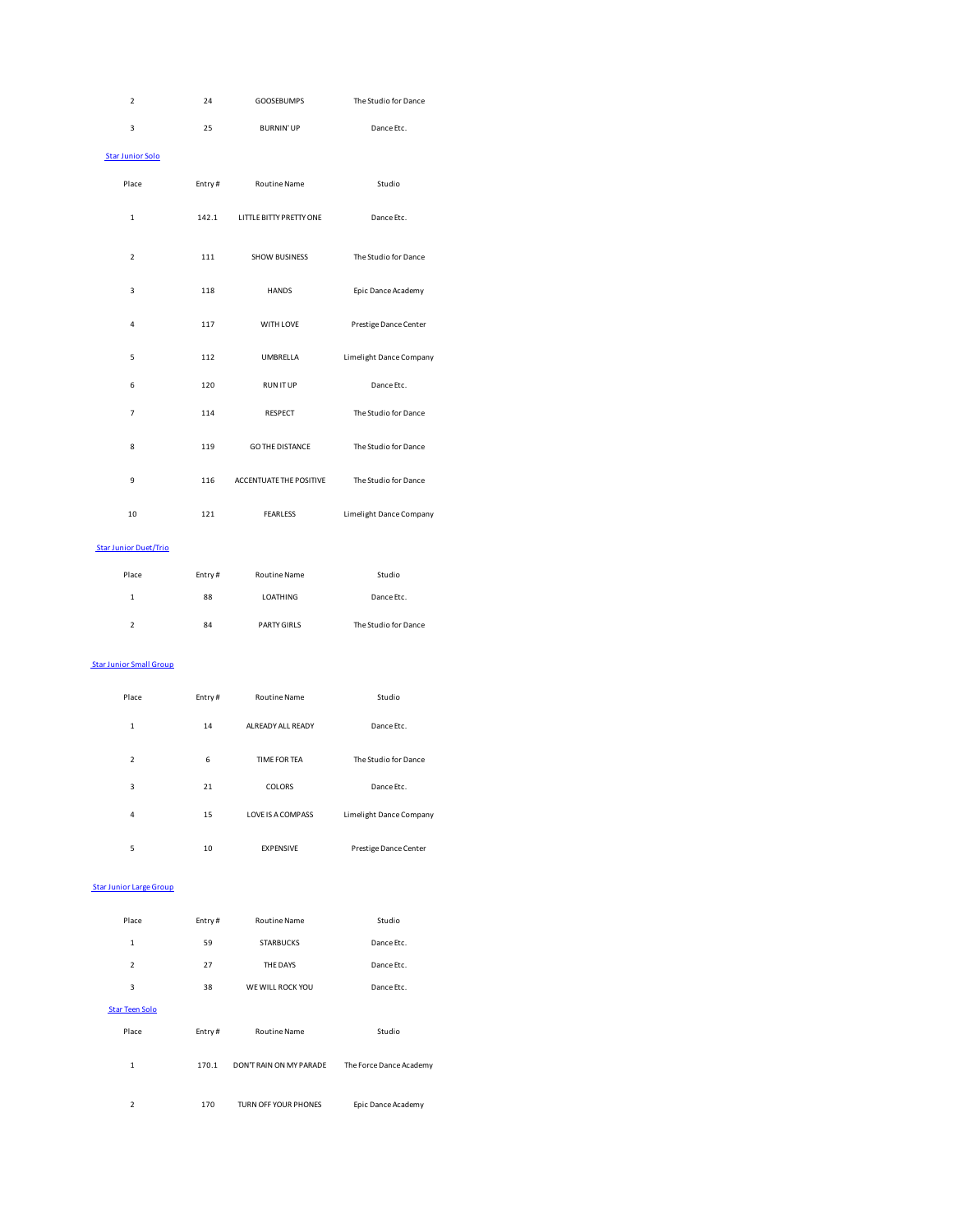| 3                          | 167    | DRIVING MISS DAVI     | The Force Dance Academy |
|----------------------------|--------|-----------------------|-------------------------|
| 4                          | 169    | <b>PINK PANTHER</b>   | Dance Express           |
| 5                          | 166    | CLAP YOUR HANDS       | The Studio for Dance    |
| <b>Star Teen Duet/Trio</b> |        |                       |                         |
| Place                      | Entry# | <b>Routine Name</b>   | Studio                  |
| 1                          | 243    | <b>BROKEN PRAYERS</b> | The Force Dance Academy |

# Star Teen Small Group

| Place                   | Entry# | <b>Routine Name</b> | Studio                  |
|-------------------------|--------|---------------------|-------------------------|
| $\mathbf{1}$            | 281    | EASY                | The Force Dance Academy |
| <b>Star Senior Solo</b> |        |                     |                         |
| Place                   | Entry# | <b>Routine Name</b> | Studio                  |
| 1                       | 315    | <b>SEVEN</b>        | Dance Express           |
| $\overline{2}$          | 327    | <b>DIVA</b>         | The Force Dance Academy |
| 3                       | 314    | <b>HAPPIFR</b>      | The Force Dance Academy |

## Power Petite Solo

| Place                         | Entry# | <b>Routine Name</b> | Studio                |
|-------------------------------|--------|---------------------|-----------------------|
| 1                             | 77     | <b>DOMINO</b>       | Prestige Dance Center |
| <b>Power Petite Duet/Trio</b> |        |                     |                       |
| Place                         | Entry# | <b>Routine Name</b> | Studio                |

# 1 89 WINGS Prestige Dance Center

# Power Junior Small Group

| Place          | Entry# | <b>Routine Name</b>   | Studio                |
|----------------|--------|-----------------------|-----------------------|
| $\mathbf{1}$   | 40     | <b>BOOGIE SHOES</b>   | Prestige Dance Center |
| $\overline{2}$ | 55     | ALL THE WAY UP        | Prestige Dance Center |
| 3              | 46     | DON'T WORRY ABOUT ME  | Prestige Dance Center |
| 4              | 32     | HIDE                  | Dance Etc.            |
| 5              | 47     | <b>LEAVE IT ALONE</b> | Dance Etc.            |
| 6              | 28     | <b>APPLE TREE</b>     | The Studio for Dance  |
| $\overline{7}$ | 36     | 5 GUYS NAMED MOE      | The Studio for Dance  |
| 8              | 20     | THE FLAMES OF PARIS   | The Studio for Dance  |
| 9              | 41     | SUPER LOUD            | Dance Etc.            |
| 10             | 30     | ALL I ASK             | Prestige Dance Center |
|                |        |                       |                       |

## Power Junior Solo

| Place | Entry# | Routine Name | Studio                 |
|-------|--------|--------------|------------------------|
|       | 148    | LEGENDS      | Empire Premier Academy |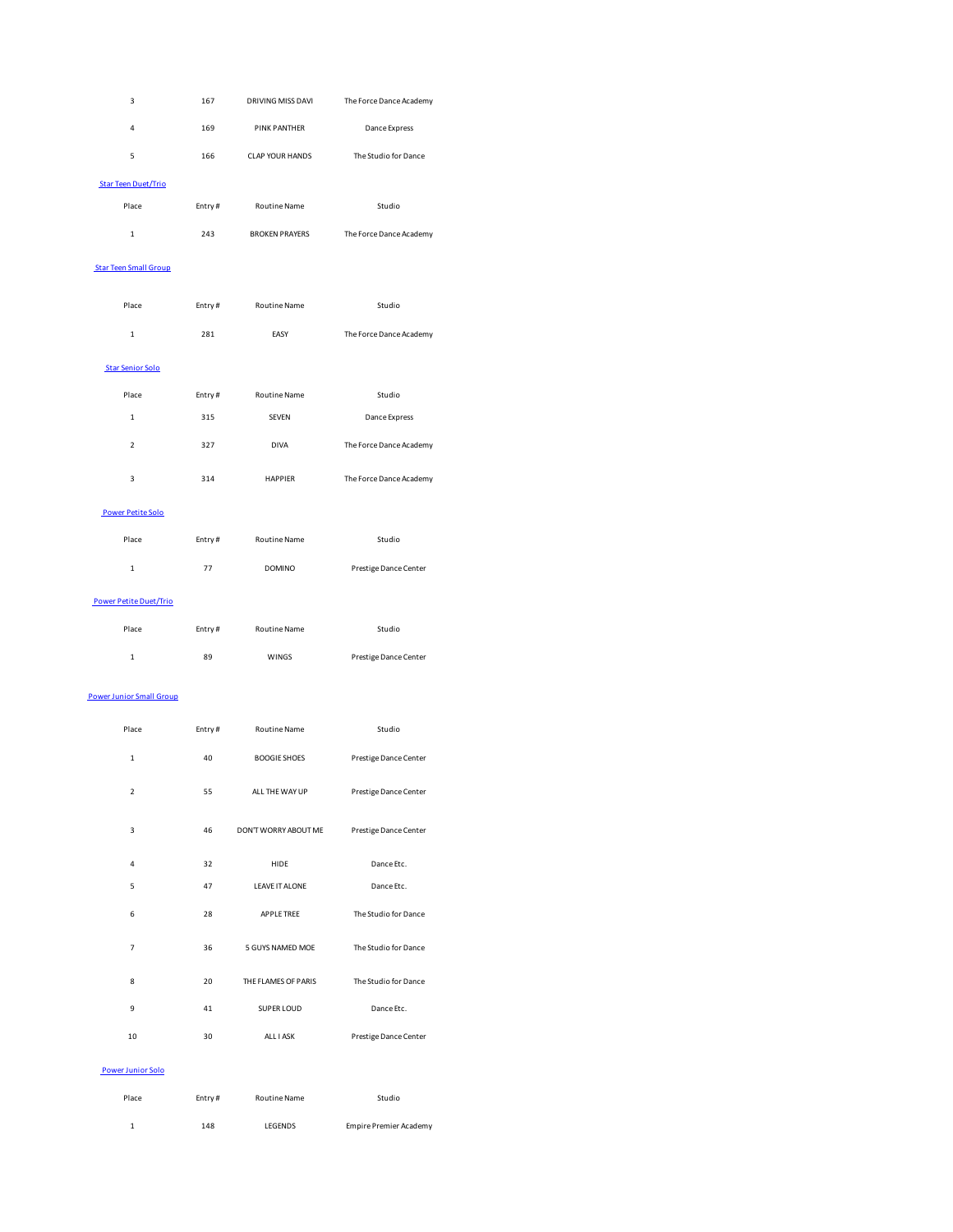| $\overline{2}$ | 124 | WILLIAM TELL OVERTURE  | The Studio for Dance    |
|----------------|-----|------------------------|-------------------------|
| 3              | 137 | SIZE                   | Epic Dance Academy      |
| 4              | 135 | <b>MATERIAL GIRL</b>   | Limelight Dance Company |
| 5              | 149 | POOR UNFORTUNATE SOULS | Limelight Dance Company |
| 6              | 143 | DANCING QUEEN          | Prestige Dance Center   |
| $\overline{7}$ | 155 | <b>OTHER SIDE</b>      | Dance Etc.              |
| 8              | 154 | YOU SAY                | Dance Etc.              |
| 9              | 147 | ONE                    | Prestige Dance Center   |
| 10             | 160 | THE RAVEN              | Dance Etc.              |

## Power Junior Duet/Trio

| Place          | Entry# | <b>Routine Name</b>      | Studio                  |
|----------------|--------|--------------------------|-------------------------|
| $\mathbf{1}$   | 98     | <b>HOME</b>              | Epic Dance Academy      |
| $\overline{2}$ | 92     | <b>BOP TILL YOU DROP</b> | The Studio for Dance    |
| 3              | 107    | SWING SET                | Dance Etc.              |
| 4              | 103    | <b>CLUELESS</b>          | Limelight Dance Company |
| 5              | 97     | MAKE IT LOOK EASY        | Dance Etc.              |
| 6              | 106    | CONTROL                  | Dance Etc.              |
| $\overline{7}$ | 100    | RED BALLOON              | The Studio for Dance    |
| 8              | 105    | SHAKE A TAILFEATHER      | Limelight Dance Company |
| 9              | 93     | SHAKE THE ROOM           | Dance Etc.              |
| 10             | 101    | <b>DARK PARADISE</b>     | Prestige Dance Center   |

#### Power Junior Large Group

| Place | Entry# | Routine Name              | Studio                  |  |
|-------|--------|---------------------------|-------------------------|--|
|       | 23     | <b>DROP DEAD GORGEOUS</b> | Limelight Dance Company |  |

## Power Junior Line/Production

| Place                  | Entry#       | <b>Routine Name</b>                             | Studio                  |
|------------------------|--------------|-------------------------------------------------|-------------------------|
| $\mathbf{1}$           | $\mathbf{1}$ | EWW, DAVID                                      | Limelight Dance Company |
| <b>Power Teen Solo</b> |              |                                                 |                         |
| Place                  | Entry#       | <b>Routine Name</b>                             | Studio                  |
|                        |              |                                                 |                         |
| 1                      | 186          | WHEN YOUR FEET DON'T<br><b>TOUCH THE GROUND</b> | Dance Etc.              |
|                        |              |                                                 |                         |
|                        |              |                                                 |                         |

# 2 177 THE HOUSE THAT BUILT ME The Force Dance Academy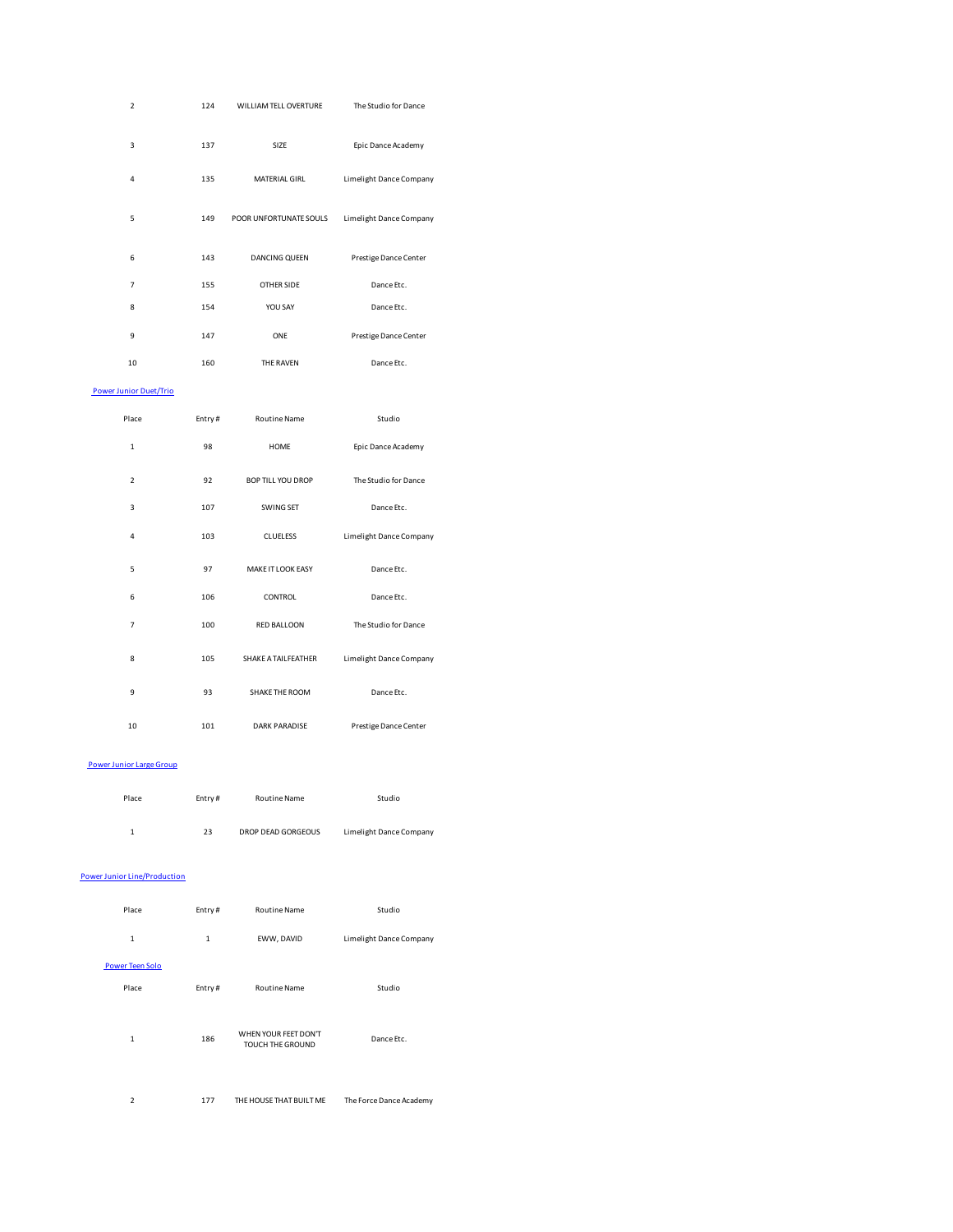| 3  | 187 | A MOMENT APART        | Limelight Dance Company |
|----|-----|-----------------------|-------------------------|
| 4  | 171 | <b>ELEANOR RIGBY</b>  | Dance Etc.              |
| 5  | 188 | <b>MOVE LIGHTLY</b>   | Dance Etc.              |
| 6  | 175 | THE FIRE              | Prestige Dance Center   |
| 7  | 194 | <b>GOTTA GET OUT</b>  | Dance Etc.              |
| 8  | 172 | <b>BREAK MY HEART</b> | Dance Etc.              |
| 9  | 185 | <b>BLEEDING LOVE</b>  | Prestige Dance Center   |
| 10 | 191 | <b>POST THAT</b>      | Epic Dance Academy      |

## Power Teen Duet/Trio

| Place                    | Entry# | <b>Routine Name</b> | Studio             |
|--------------------------|--------|---------------------|--------------------|
| 1                        | 199    | ALRIGHT, OKAY       | Epic Dance Academy |
| $\overline{\phantom{a}}$ | 204    | ANYONE BUT HER      | Dance Etc.         |
| 3                        | 202    | WHO YOU ARE         | Dance Etc.         |

# Power Teen Small Group

| Place          | Entry# | <b>Routine Name</b>                  | Studio                |
|----------------|--------|--------------------------------------|-----------------------|
| 1              | 251    | DISCONNECTED                         | Prestige Dance Center |
| $\overline{2}$ | 231    | ANOTHER ONE BITES THE<br><b>DUST</b> | Prestige Dance Center |
| 3              | 227    | <b>JUMP</b>                          | Dance Etc.            |
| 4              | 232    | SHAKE YOUR BODY                      | Epic Dance Academy    |
| 5              | 239    | <b>CARRY ON</b>                      | Dance Ftc.            |

#### Power Teen Large Group

| Place                    | Entry# | <b>Routine Name</b>        | Studio                |
|--------------------------|--------|----------------------------|-----------------------|
| 1                        | 245    | <b>GHOSTS THAT WE KNEW</b> | Prestige Dance Center |
| $\overline{\phantom{a}}$ | 250    | ANOTHER DAY OF SUN         | Dance Ftc.            |
| 3                        | 271    | <b>GOOGLE ME</b>           | Dance Etc.            |
| 4                        | 244    | <b>HEARTBEATS</b>          | Dance Ftc.            |
| 5                        | 259    | <b>WORK</b>                | Dance Etc.            |
|                          |        |                            |                       |

# Power Senior Solo

| Place                    | Entry# | <b>Routine Name</b> | Studio                  |
|--------------------------|--------|---------------------|-------------------------|
| 1                        | 332    | <b>CIRCLES</b>      | The Force Dance Academy |
| $\overline{\phantom{a}}$ | 331    | <b>KNIFE</b>        | The Force Dance Academy |
| 3                        | 321    | <b>FLY</b>          | Limelight Dance Company |
| 4                        | 317    | STAYIN' ALIVE       | Dance Etc.              |
| 5                        | 329    | <b>ROSE'S TURN</b>  | Dance Express           |
| 6                        | 324    | <b>SEVEN BIRDS</b>  | Epic Dance Academy      |
| 7                        | 319    | <b>DARLING</b>      | Epic Dance Academy      |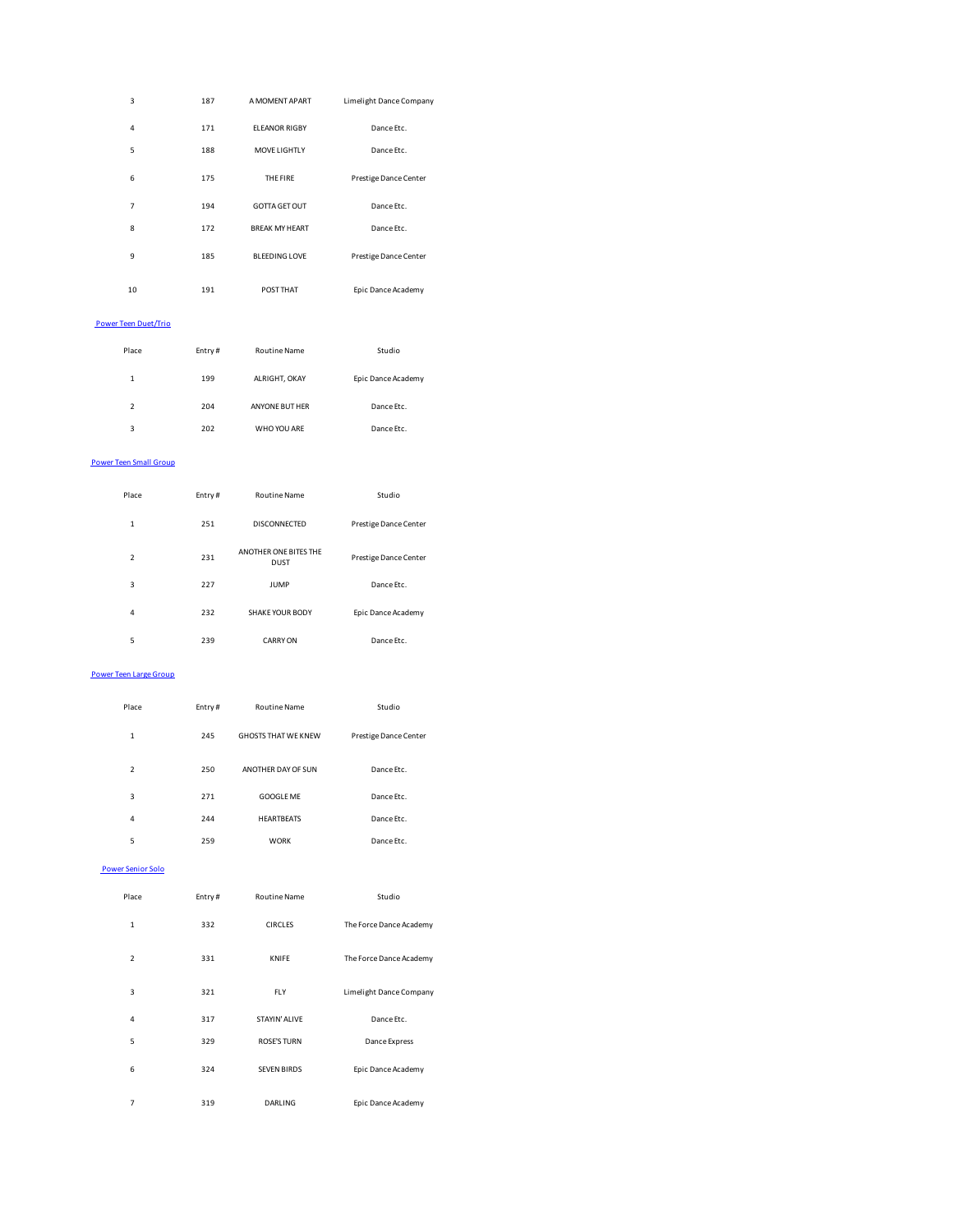| 8                                | 322     | <b>EMPTY NOTE</b>     | Epic Dance Academy      |
|----------------------------------|---------|-----------------------|-------------------------|
| 9                                | 330     | <b>GOLD WATCH</b>     | Epic Dance Academy      |
| 10                               | 316     | <b>COUNTING STARS</b> | Dance Etc.              |
| <b>Power Senior Duet/Trio</b>    |         |                       |                         |
| Place                            | Entry#  | Routine Name          | Studio                  |
| $\,1$                            | 206     | TO THIS DAY           | The Force Dance Academy |
| $\overline{\mathbf{c}}$          | 198     | LET ME THINK ABOUT IT | Limelight Dance Company |
| 3                                | 205     | STATUE OF US          | Epic Dance Academy      |
| <b>Energy Petite Solo</b>        |         |                       |                         |
| Place                            | Entry#  | Routine Name          | Studio                  |
| Top Score                        | 78      | ONE OF THE BOYS       | The Force Dance Academy |
| <b>Energy Junior Solo</b>        |         |                       |                         |
| Place                            | Entry#  | <b>Routine Name</b>   | Studio                  |
| $\mathbf 1$                      | 163     | PIECES                | Limelight Dance Company |
| $\overline{\mathbf{c}}$          | 164     | <b>MEMORY</b>         | Limelight Dance Company |
| 3                                | 161     | <b>HOPAK</b>          | The Studio for Dance    |
| <b>Energy Junior Duet/Trio</b>   |         |                       |                         |
| Place                            | Entry#  | <b>Routine Name</b>   | Studio                  |
| $\,1$                            | 109     | IN COLD LIGHT         | Limelight Dance Company |
| <b>Energy Junior Small Group</b> |         |                       |                         |
| Place                            | Entry#  | <b>Routine Name</b>   | Studio                  |
| Top Score                        | 57      | AUTUMN                | Limelight Dance Company |
| <b>Energy Junior Large Group</b> |         |                       |                         |
| Place                            | Entry # | Routine Name          | Studio                  |
| Top Score                        | 45      | HOPE THERE'S SOMEONE  | Limelight Dance Company |
| <b>Energy Teen Solo</b>          |         |                       |                         |
| Place                            | Entry#  | <b>Routine Name</b>   | Studio                  |
| $\,1$                            | 298     | AT LAST               | Prestige Dance Center   |
| $\overline{\mathbf{2}}$          | 299     | RIBCAGE               | The Studio for Dance    |
| 3                                | 312     | LION                  | Epic Dance Academy      |
| 4                                | 305     | ANOTHER TIME          | Dance Etc.              |
| 5                                | 306     | BLOOM                 | Dance Etc.              |
| 6                                | 300     | GODSPEED              | Limelight Dance Company |
| 7                                | 304     | HOW IT ALL WORKS OUT  | Dance Etc.              |
| 8                                | 309     | WAKING UP IN HEAVEN   | Limelight Dance Company |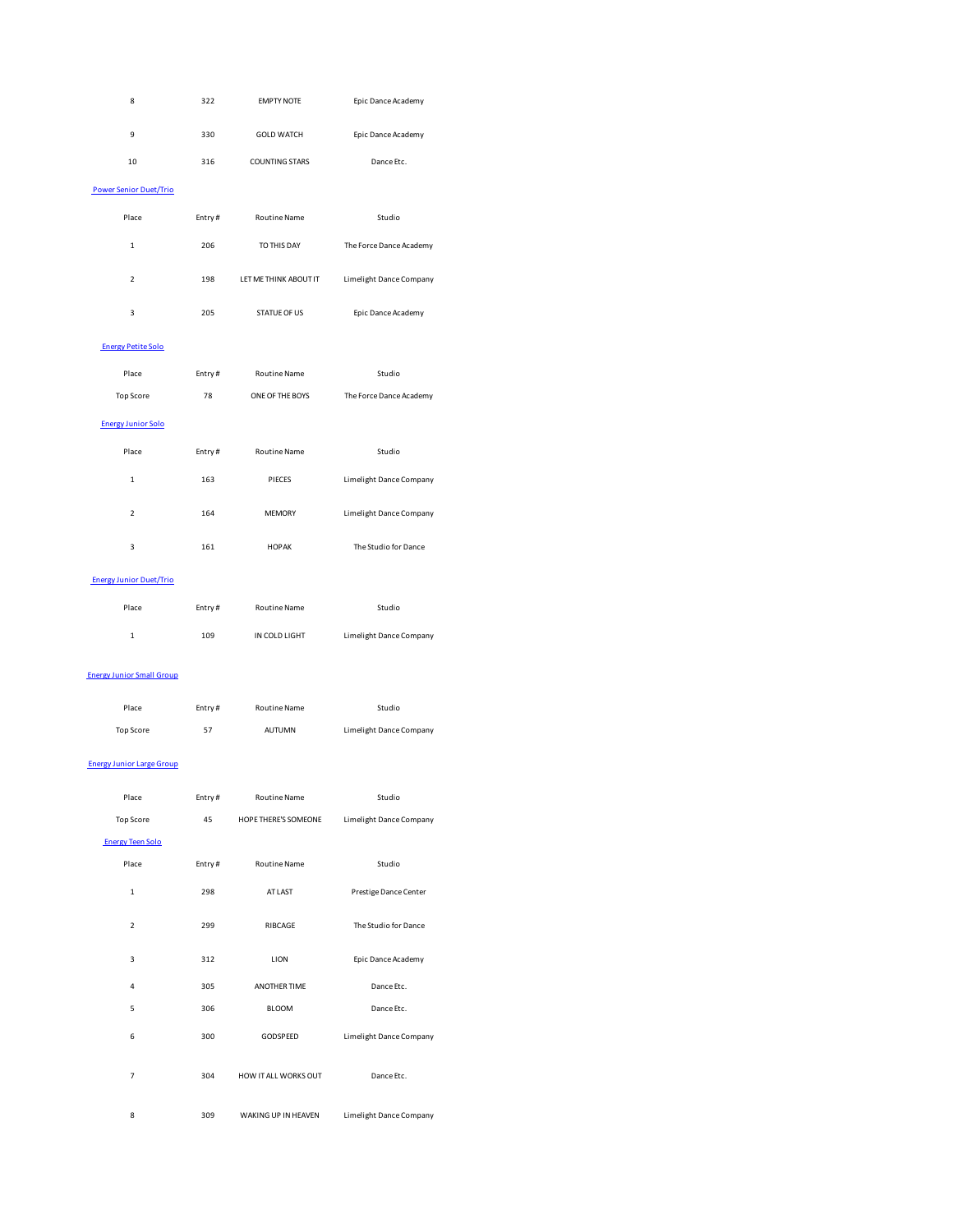| a  | 311 | THE BUILDER            | Limelight Dance Company |
|----|-----|------------------------|-------------------------|
|    |     |                        |                         |
|    |     |                        |                         |
| 10 | 293 | ONCE UPON ANOTHER TIME | The Force Dance Academy |
|    |     |                        |                         |

# Energy Teen Duet/Trio

| Place          | Entry# | <b>Routine Name</b>    | Studio                  |
|----------------|--------|------------------------|-------------------------|
| $\mathbf{1}$   | 254    | <b>CANDY STORE</b>     | Epic Dance Academy      |
| $\overline{2}$ | 225    | FOR WHAT IT'S WORTH    | The Force Dance Academy |
| 3              | 230    | STAND DOWN             | The Studio for Dance    |
| 4              | 210    | ALL FOR THE BEST       | The Studio for Dance    |
| 5              | 214    | <b>VYING FOR POWER</b> | Dance Etc.              |
| 6              | 257    | PINEAPPLE POLL         | The Studio for Dance    |
| $\overline{7}$ | 213    | THE TIME WARP          | The Studio for Dance    |
| 8              | 209    | CALL ME MAYBE          | The Studio for Dance    |
| 9              | 277    | <b>OCEANS</b>          | Dance Etc.              |
| 10             | 223    | SO WILL I              | The Studio for Dance    |

## Energy Teen Small Group

| Place                    | Entry# | <b>Routine Name</b>    | Studio     |
|--------------------------|--------|------------------------|------------|
| 1                        | 229    | <b>WORK IT</b>         | Dance Etc. |
| $\overline{\phantom{a}}$ | 258    | OOP BOP SH'BAM         | Dance Etc. |
| 3                        | 265    | <b>FORGET ABOUT US</b> | Dance Etc. |

# Energy Teen Large Group

| Place                    | Entry# | <b>Routine Name</b>     | Studio                  |
|--------------------------|--------|-------------------------|-------------------------|
| 1                        | 235    | <b>STICKS</b>           | Dance Etc.              |
| $\overline{\phantom{a}}$ | 234    | <b>MOVIES</b>           | Limelight Dance Company |
| 3                        | 247    | STRIKE THAT, REVERSE IT | Dance Etc.              |

# Energy Teen Line/Production

| Place                     | Entry# | <b>Routine Name</b>      | Studio                  |
|---------------------------|--------|--------------------------|-------------------------|
| $\mathbf{1}$              | 273    | <b>BURLESQUE</b>         | Limelight Dance Company |
| <b>Energy Senior Solo</b> |        |                          |                         |
| Place                     | Entry# | <b>Routine Name</b>      | Studio                  |
| $\mathbf{1}$              | 342    | YOU'LL BE BACK           | Dance Etc.              |
| $\overline{2}$            | 345    | <b>VELMA</b>             | Dance Etc.              |
| 3                         | 385    | <b>LIKE IT'S NOTHING</b> | Limelight Dance Company |
| 4                         | 340    | <b>FINISH LINE</b>       | Dance Etc.              |
| 5                         | 362    | <b>FALLING COLOR</b>     | Limelight Dance Company |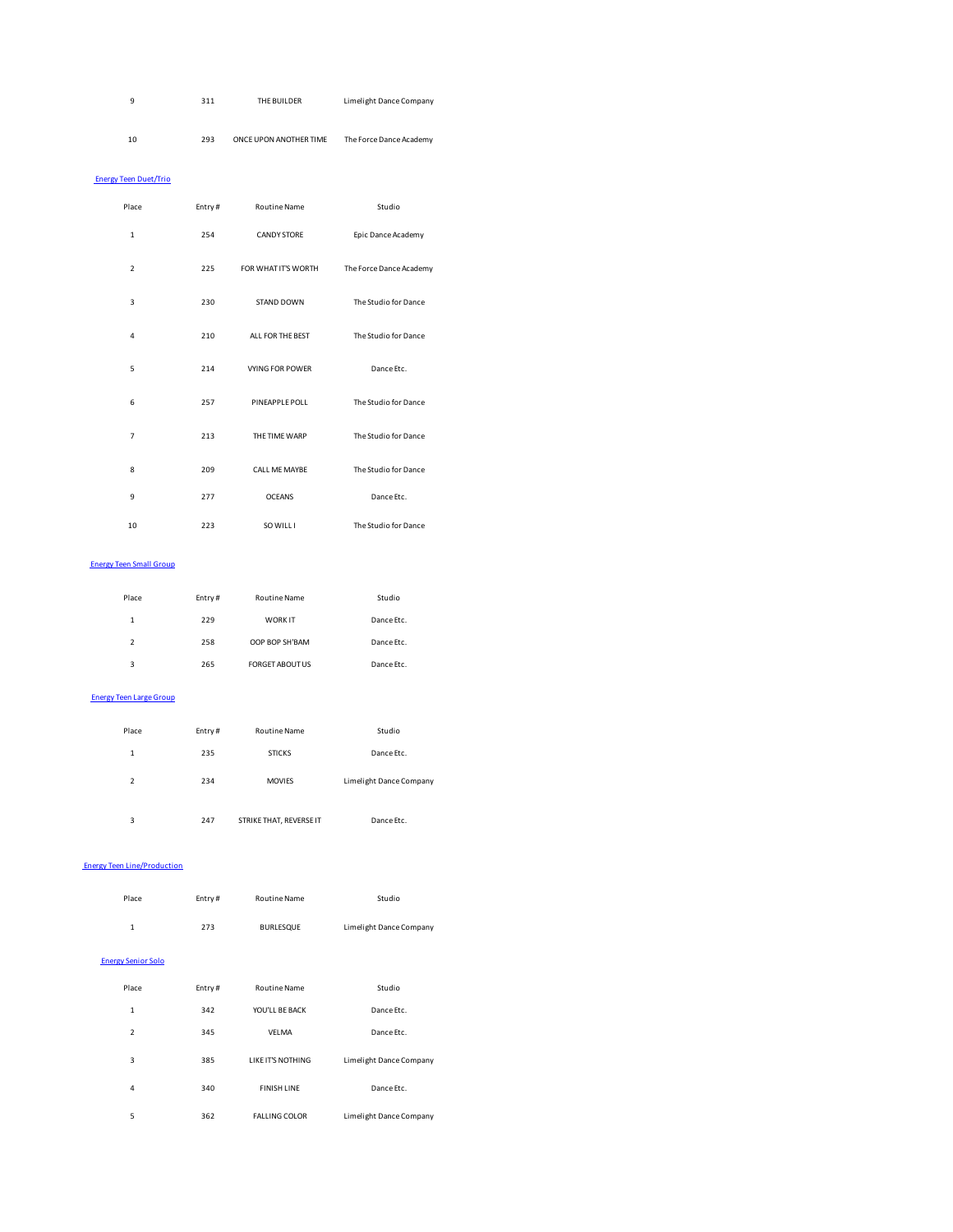| 6                                | 381    | QUESTION OF U           | Dance Etc.              |  |
|----------------------------------|--------|-------------------------|-------------------------|--|
| 7                                | 336    | TANGO TILL THEY'RE SORE | The Studio for Dance    |  |
| 8                                | 334    | YOUNG AND BEAUTIFUL     | The Force Dance Academy |  |
| 9                                | 375    | <b>BANKS</b>            | Prestige Dance Center   |  |
| 10                               | 339    | <b>I LIVED</b>          | shannon's studio II     |  |
| 11                               | 354    | PARADISE                | Dance Etc.              |  |
| 12                               | 350    | LIBERTANGO              | The Studio for Dance    |  |
| 13                               | 365    | END OF LOVE             | Dance Etc.              |  |
| 14                               | 364    | <b>TURNING TABLES</b>   | The Studio for Dance    |  |
| 15                               | 361    | THROUGH THE DARK        | Limelight Dance Company |  |
| <b>Energy Senior Duet/Trio</b>   |        |                         |                         |  |
| Place                            | Entry# | Routine Name            | Studio                  |  |
| $\,1$                            | 207    | AMEN: PART 2            | The Force Dance Academy |  |
| $\overline{2}$                   | 219    | WHEN IT'S REACHLESS     | Limelight Dance Company |  |
| 3                                | 221    | <b>JUST DANCING</b>     | Prestige Dance Center   |  |
| 4                                | 218    | <b>BLACK FIRE</b>       | The Studio for Dance    |  |
| 5                                | 215    | CHALLENGE               | Dance Etc.              |  |
| <b>Energy Senior Small Group</b> |        |                         |                         |  |
| Place                            | Entry# | Routine Name            | Studio                  |  |
| 1                                | 280    | VOICE OF GOD            | The Force Dance Academy |  |
| $\overline{2}$                   | 272    | WHEN THE PARTY'S OVER   | Dance Etc.              |  |
| 3                                | 256    | THATAWAY                | Dance Etc.              |  |
| 4                                | 238    | <b>EMPTY CHAIRS</b>     | The Studio for Dance    |  |
| 5                                | 262    | <b>RED HAT LADIES</b>   | Dance Etc.              |  |
| 6                                | 279    | VEIL                    | Limelight Dance Company |  |
| 7                                | 255    | EW! SARA                | Limelight Dance Company |  |
| 8                                | 267    | SAY WHAT YOU WILL       | Limelight Dance Company |  |
| 9                                | 274    | SWEET DREAMS            | The Studio for Dance    |  |
| 10                               | 241    | <b>FUEGO</b>            | Dance Etc.              |  |
| <b>Energy Senior Large Group</b> |        |                         |                         |  |
| Place                            | Entry# | <b>Routine Name</b>     | Studio                  |  |
| 1                                | 195    | <b>SILHOUETTES</b>      | Dance Etc.              |  |
| $\overline{2}$                   | 217    | MAGNETISM               | Dance Etc.              |  |

3 201 100 PURE LOVE Dance Etc.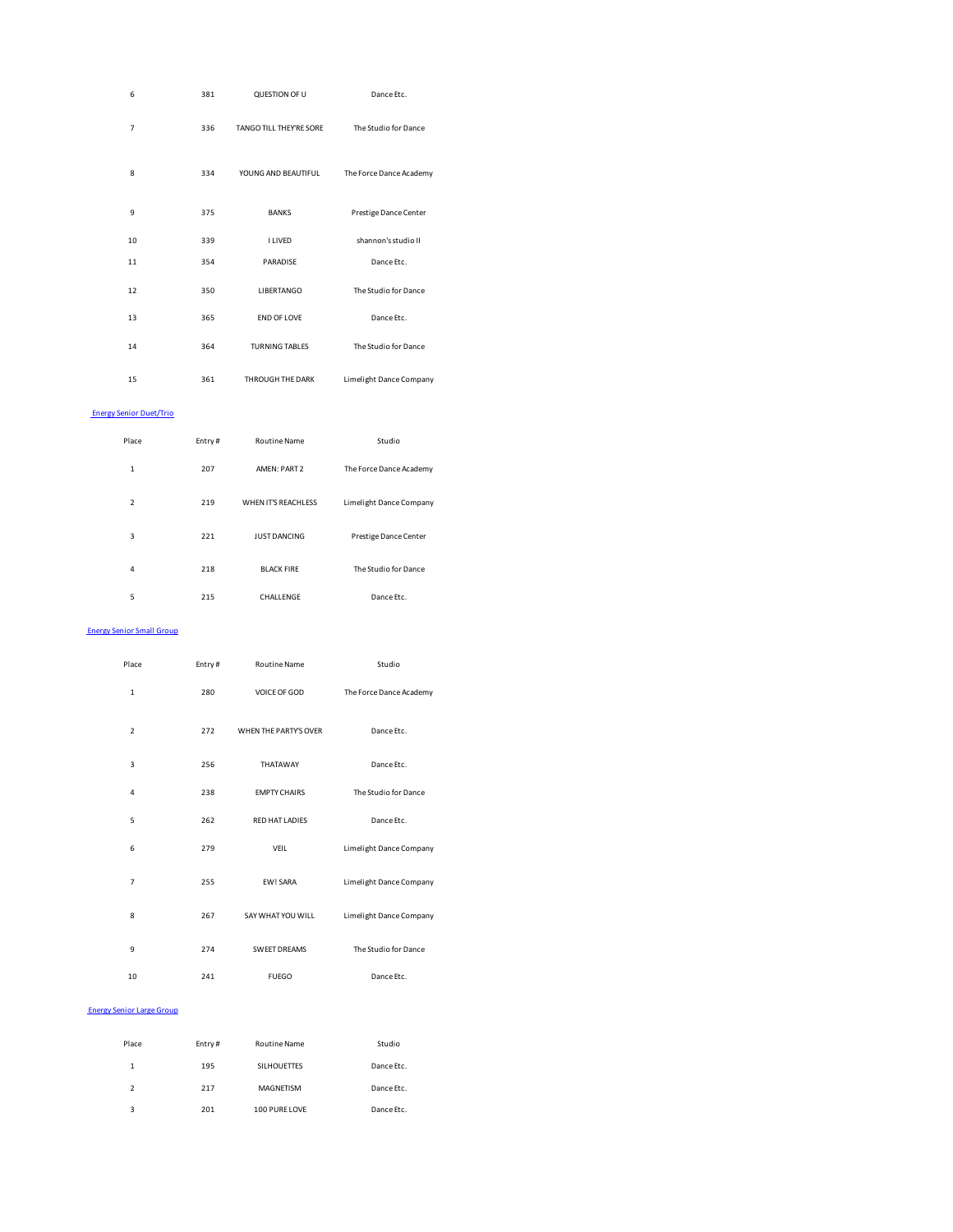# Energy Senior Line/Production

| Place                                                 | Entry# | Routine Name               | Studio                  |  |
|-------------------------------------------------------|--------|----------------------------|-------------------------|--|
|                                                       |        |                            |                         |  |
| $\mathbf{1}$                                          | 284    | LEGENDS                    | Dance Etc.              |  |
| <b>Industry Dance Awards Best</b>                     |        |                            |                         |  |
| Jazz                                                  |        |                            |                         |  |
| Place                                                 | Entry# | Routine Name               | Studio                  |  |
| $\mathbf 1$                                           | 229    | WORK IT                    | Dance Etc.              |  |
|                                                       |        |                            |                         |  |
|                                                       |        |                            |                         |  |
| <b>Industry Dance Awards Best</b>                     |        |                            |                         |  |
| Lyrical/Modern/Contemporary                           |        |                            |                         |  |
|                                                       |        |                            |                         |  |
|                                                       |        |                            |                         |  |
| Place                                                 | Entry# | Routine Name               | Studio                  |  |
| $\mathbf{1}$                                          | 195    | SILHOUETTES                | Dance Etc.              |  |
|                                                       |        |                            |                         |  |
|                                                       |        |                            |                         |  |
| <b>Industry Dance Awards Best</b>                     |        |                            |                         |  |
| <b>Musical</b><br>Theater/Novelty/Character           |        |                            |                         |  |
|                                                       |        |                            |                         |  |
|                                                       |        |                            |                         |  |
| Place                                                 | Entry# | Routine Name               | Studio                  |  |
| $\mathbf{1}$                                          | 256    | THATAWAY                   | Dance Etc.              |  |
|                                                       |        |                            |                         |  |
| <b>Industry Dance Awards Best</b>                     |        |                            |                         |  |
| <b>Hip Hop</b>                                        |        |                            |                         |  |
|                                                       |        |                            |                         |  |
| Place                                                 | Entry# | Routine Name               | Studio                  |  |
| $\mathbf{1}$                                          | 208    | <b>INDUSTRY</b>            | Dance Etc.              |  |
|                                                       |        |                            |                         |  |
|                                                       |        |                            |                         |  |
| <b>Industry Dance Awards Best</b><br>Open/Acro/Ballet |        |                            |                         |  |
|                                                       |        |                            |                         |  |
| Place                                                 | Entry# | Routine Name               | Studio                  |  |
|                                                       |        |                            |                         |  |
| 1                                                     | 280    | VOICE OF GOD               | The Force Dance Academy |  |
|                                                       |        |                            |                         |  |
| <b>Industry Dance Awards Best</b>                     |        |                            |                         |  |
| <b>Tap</b>                                            |        |                            |                         |  |
| Place                                                 | Entry# | Routine Name               | Studio                  |  |
|                                                       |        |                            |                         |  |
| 1                                                     | 235    | <b>STICKS</b>              | Dance Etc.              |  |
| People's Choice Award<br>Place                        | Entry# | Routine Name               | Studio                  |  |
| $\mathbf{1}$                                          | 231    | Another one Bites The Dust | Prestige Dance Center   |  |
|                                                       |        |                            |                         |  |
| <b>Highest Scoring Solo of</b>                        |        |                            |                         |  |
| Competition                                           |        |                            |                         |  |
|                                                       |        |                            |                         |  |
| Place                                                 | Entry# | Routine Name               | Studio                  |  |
| $\mathbf{1}$                                          | 342    | YOU'LL BE BACK             | Dance Etc.              |  |
|                                                       |        |                            |                         |  |
| <b>Highest Scoring Group of</b>                       |        |                            |                         |  |
| Competition                                           |        |                            |                         |  |
|                                                       |        |                            |                         |  |
| Place                                                 | Entry# | Routine Name               | Studio                  |  |
| $\mathbf{1}$                                          | 284    | LEGENDS                    | Dance Etc.              |  |
|                                                       |        |                            |                         |  |
| <b>Energy Elite Experience</b><br>Winners             |        |                            |                         |  |
|                                                       | Entry# | Routine Name               | Studo                   |  |